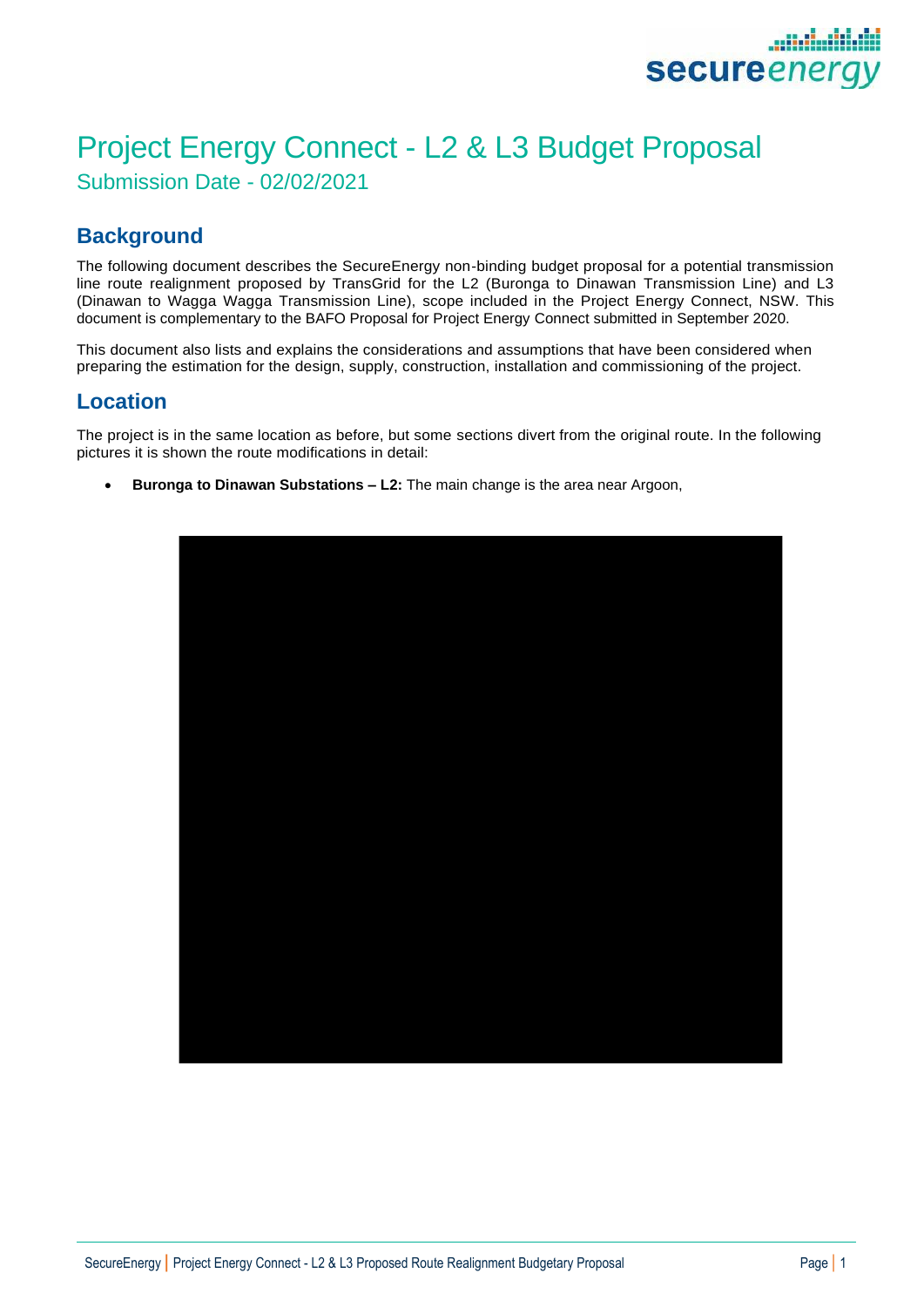

• **Dinawan to Wagga Wagga Substations – L3**: The change in the route affects to the transmission line from the Dinawan Substation to Lockhart.



#### *L3 Variation outline*

#### **Design**

For the calculation of the new tower spotting, SecureEnergy have considered the same assumptions as the BAFO Offer submitted to TransGrid on September 2020. Besides, SecureEnergy have considered the .kmz and .asc documents received from TransGrid:

- LET-SE-LET-0003-L2 330kV Buronga-Dinawan Centreline Rev 0.3.kmz
- LET-SE-LET-0003-L3 330kV Dinawan-Wagga Centreline Rev 0.3.kmz
- LET-SE-LET-0003-PEC L3 Elvis data.zip

In the following table it is shown the new quantities calculated by comparison with the quantities calculated in the BAFO Stage. These are the following:

|                            | L2 - Buronga to Dinawan |            | L3 - Dinawan to Wagga Wagga |            |
|----------------------------|-------------------------|------------|-----------------------------|------------|
|                            | <b>BAFO QTY</b>         | Variation* | <b>BAFO QTY</b>             | Variation* |
| <b>Heavy Angle Strain</b>  |                         |            |                             |            |
| <b>Light Angle Strain</b>  |                         |            |                             |            |
| <b>Light Suspension</b>    |                         |            |                             |            |
| <b>Medium Angle Strain</b> |                         |            |                             |            |
| <b>Guyed Suspension</b>    |                         |            |                             |            |
| <b>TOTAL TOWERS</b>        |                         |            |                             |            |

\*Tower quantities are estimated based on the preliminary information provided by TransGrid. This estimation is subject to changes once all the information of the route were defined.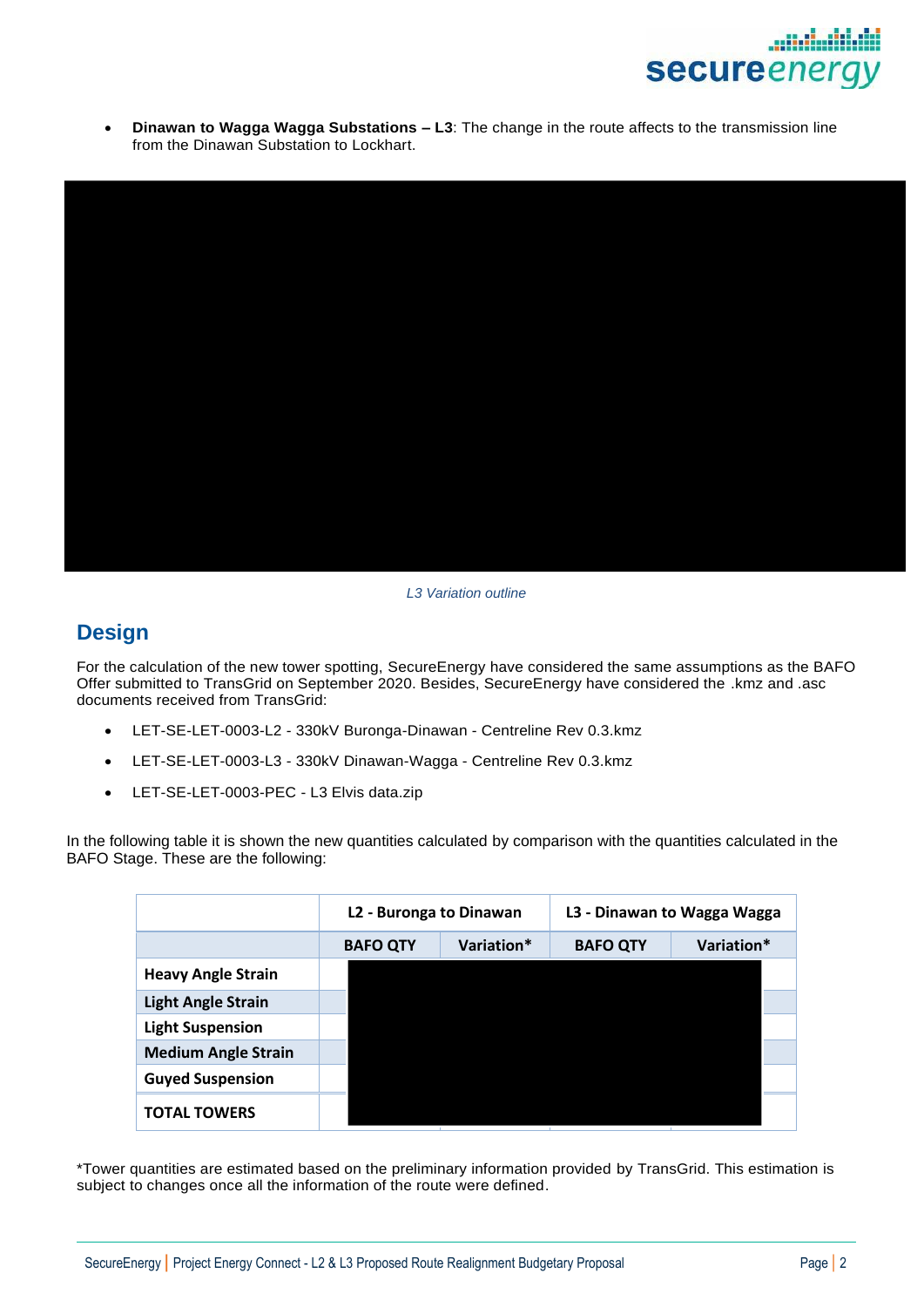# secureener

## **Scope of Works**

Scope of works considered for this project is:

- Geotechnical survey and engineering of the new sections of the Transmission lines
- Supply and installation of the transmission line towers. SecureEnergy has considered that the towers are TransGrid Standard, and the design is already done for previous projects, so tower testing is not necessary.
- Supply and stringing of the conductors, OPGW and earthwire
- Clipping in of all the accessories and hardware of the transmission line
- Testing and commissioning of the transmission line
- Construction Supervision including PM and SM, HSE supervision and quality control

## **Assumptions and Exclusions**

#### **Assumptions**

- The budgetary price has been estimated adopting the preliminary information provided by TransGrid within its request for budget proposal dated 19 January 2021
- This budget proposal was based upon the assumptions and basis of our BAFO submission in September 2020 including but not limited to matters such as EIS approvals, heritage and geotechnical conditions.
- Due to time constraints SecureEnergy have been unable to fully analyse the access tracks or vegetation clearance requirements, therefore have extrapolated the existing data from the BAFO submission for the purposes of this budget price.
- No restrictions on the equipment or material supply within the country of origin, nor on the suppliers, have been considered.
- Temporary site facilities for SecureEnergy are included in the offer, we also note that the camps planned in support of construction will remain on the alignment therefore the requirement for an updated plan for land acquisition remains
- No additional taxes, fees, or professional contributions are included.
- Site access is based upon the current SAS timeframes contained within Schedule 12 of the EPC Deed.
- Commodity pricings has assumed the London Metal Exchange (LME) base rate considered at BAFO date.
- As the project will be part of the Project Energy Connect, the same suppliers and procurement prices have been considered

#### **Exclusions**

- We have not analysed the potential impact on the works programme, therefore it has been assumed that the works could be undertaken in accordance with the current sequencing and there would be no impact on the Date for Practical Completion
- Rental or purchase of land, or payments/compensations/permits to impacted landowners.
- We have made no allowance for construction permits or any other permit necessary for construction purpose.
- No specific or mitigation measure has been considered in the present offer.
- Events of Force Majeure
- The removal and disposal of asbestos or asbestos products.
- Handling and treatment of all forms of contaminants on site, including soils.
- Rock or black soil not considered. Normal soils have been considered in the estimation